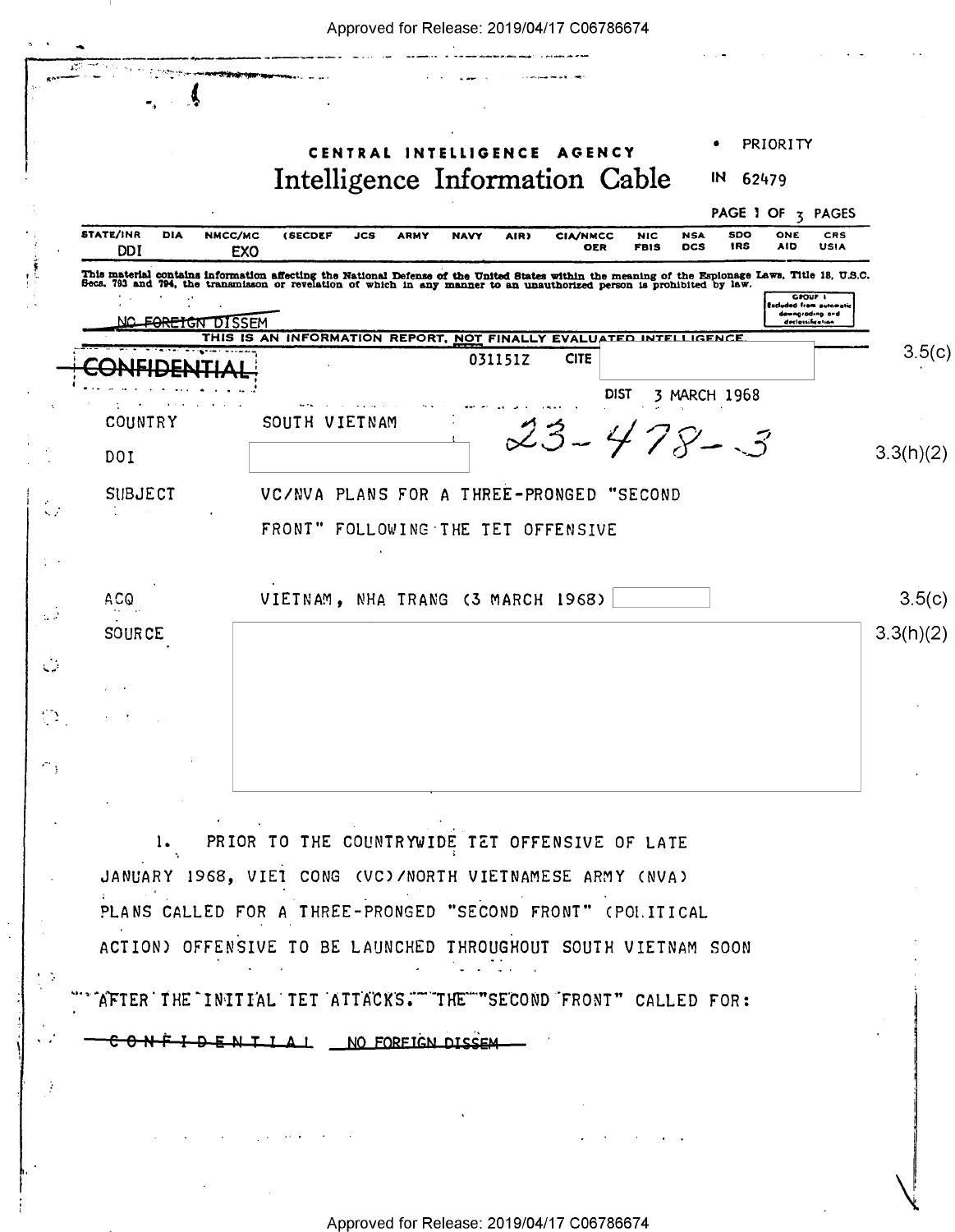Approved for Release: 2019/04/17 C06786674

\_\_\_ - -7,7 ~\_ .\_>\_..--..\_\_\_\_-...\_-.,.....\_ .\_\_-.........\_.\_.. .. - . - \_ , I ,,\_,,....'.. ..~.¢-nu-' -\_->-\_§qq;|u----¢<\-4:-\~I,v-qr--19" ~ —.-m - -

 $\blacksquare$ 

٢,

1

 $! \;$  $\mathcal{L}$  , and .

.\_\_ -

İ

3.

| 62479<br>IN       |        |
|-------------------|--------|
|                   | 3.5(c) |
| PAGE 2 OF 3 PAGES |        |

|                                         | PAGE 2 OF 3 PAGES                                                    |           |
|-----------------------------------------|----------------------------------------------------------------------|-----------|
|                                         | NO FOREIGN DISSEM                                                    |           |
|                                         | (classification)<br>(dissem controls)                                |           |
|                                         | CONTINUED SHELLING OF CITIES IN ORDER TO PUT<br>А.                   |           |
| $\mathbf{A}$                            | PRESSURE ON DEFENDING FORCES AND A SECOND ATTACK ON TET OFFENSIVE    |           |
|                                         | TARGETS BY THE ORIGINAL ATTACKING UNITS AFTER REPLACEMENTS HAD       |           |
| $\mathbf{r}^{(1)}$                      | ARRIVE IN THE UNITS;                                                 |           |
|                                         | B. PRESSURE ON THE UNITED STATES TO FORCE IT TO                      |           |
|                                         | REQUEST AND OBTAIN NEGOTIATIONS;                                     |           |
| $\mathcal{P}$                           | C. EXHORTATION OF THE PEOPLE TO STAGE DEMONSTRATIONS                 |           |
|                                         | AGITATING FOR PEACE (ONCE PEACE NEGOTIATIONS BEGIN). THE DEMONSTRAT- |           |
|                                         | IONS WOULD OCCUR UNDER THE GUISE OF A NEW FRONT ORGANIZATION.        |           |
|                                         | THE DATE THE "SECOND FRONT" WOULD BE LAUNCHED WOULD<br>2.            |           |
|                                         | DEPEND OF THE SUCCESS OR FAILURE OF THE INITIAL TET OFFENSIVE.       |           |
|                                         | THE ALTERNATE PLAN FOR THE "SECOND FRONT", IN THE EVENT THE TET      |           |
| المسرو                                  | OFFENSIVE FAILED, CALLED FOR ATTACKING UNITS TO WITHDRAW, RECEIVE    |           |
| <b>. .</b><br>$\mathbf{v}_{\text{max}}$ | REPLACEMENTS AND BE RECOMITTED. (SOURCE COMMENT:                     | 3.3(h)(2) |
|                                         | STATED THAT THE REASON NHA TRANG, KHANH HOA PROVINCE, HAS NOT BEEN   |           |
|                                         | SHELLED SINCE THE TET OFFENSIVE IS BECAUSE THE UNIT ASSIGNED THAT    |           |
|                                         | MISSION HAS NOT YET RECEIVED A SUPPLY OF AMMUNITION.)                | 3.3(h)(2) |
|                                         |                                                                      |           |
|                                         |                                                                      |           |
|                                         |                                                                      |           |
|                                         | <b>TAL NO FOREIGN DISSEM</b>                                         |           |
|                                         | $\sim 1.4$<br>こうせきい いいどうしつもいない                                       |           |
|                                         |                                                                      |           |

Approved for Release: 2019/04/17 C06786674

 $\varphi: \mathcal{Y} \rightarrow$  $\ddot{\phantom{0}}$